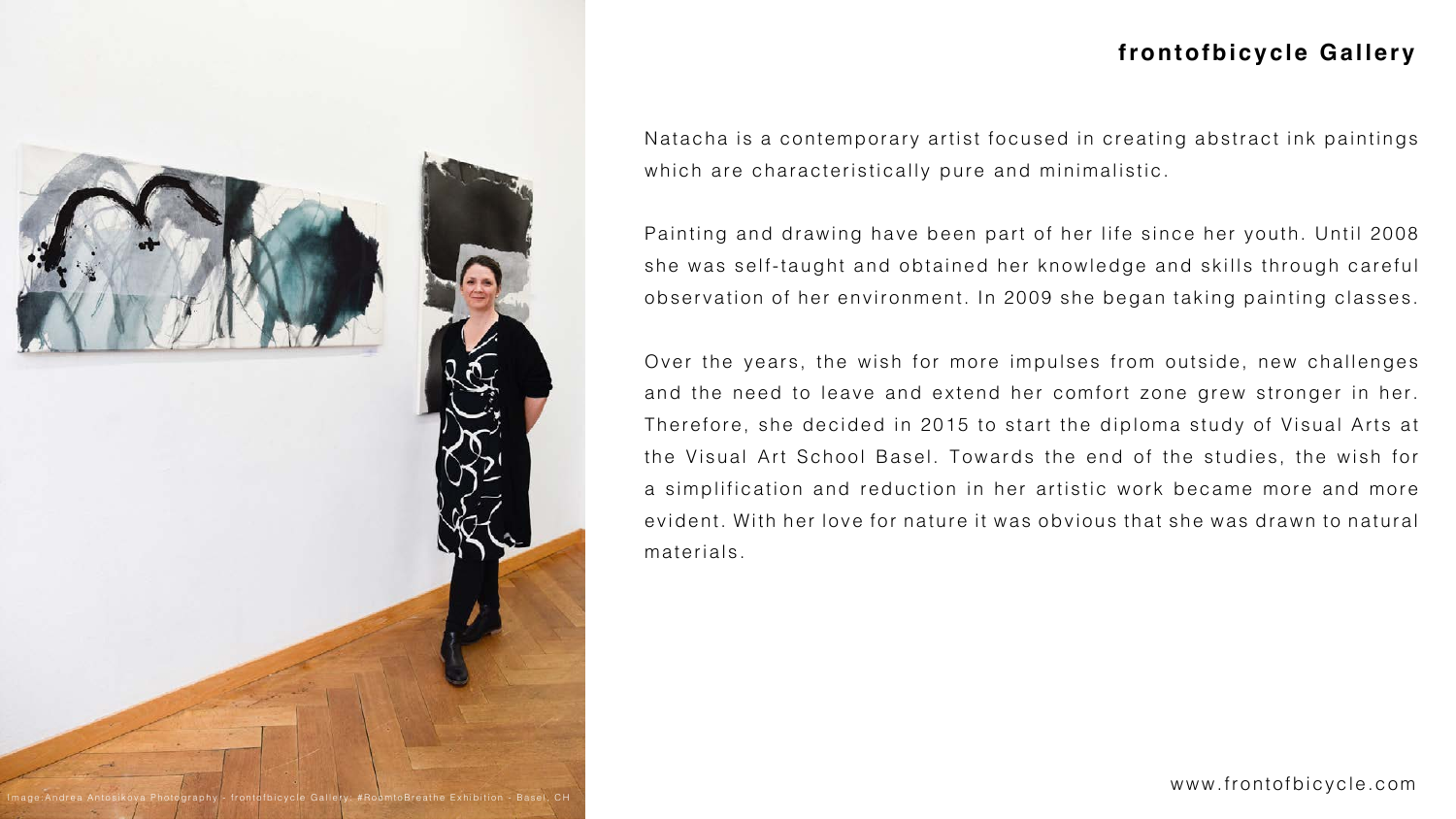This urge originated in her personal environment. For many years, Natacha has been closely observing her behaviour, thoughts and feelings. The desire for simplification and the effort to find her inner balance became stronger. This simplification turned out to be a significant part not only in her life but has found its way into her artistic work.

Natacha mainly works with materials such as ink, oil pastels and fine-liners. In addition to the common brushes, she also uses materials from nature like panicles, grasses and wood as her creative tools. A significant part of her creation process is also about recycling and reusing natural materials.

By creating her delicate work she is striving for inner balance, that she shares with her audience.









## **frontofbicycle Gallery**

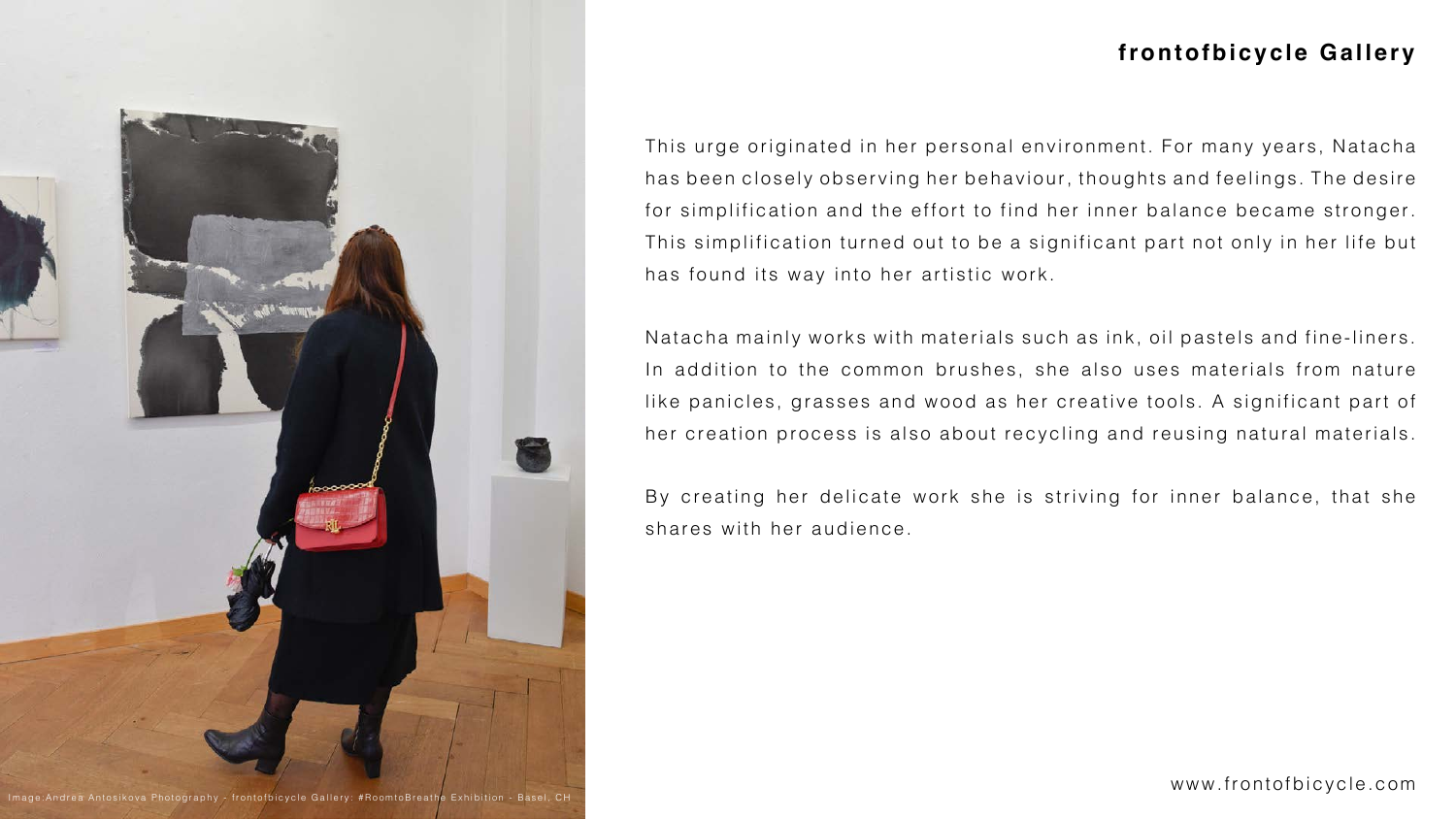

# frontofbicycle Gallery

Same but different IC.

Natacha Di Nucci

Earth Pigments & Natural Binders on Canvas

90 x 90 x 2 cm

Price Upon Request



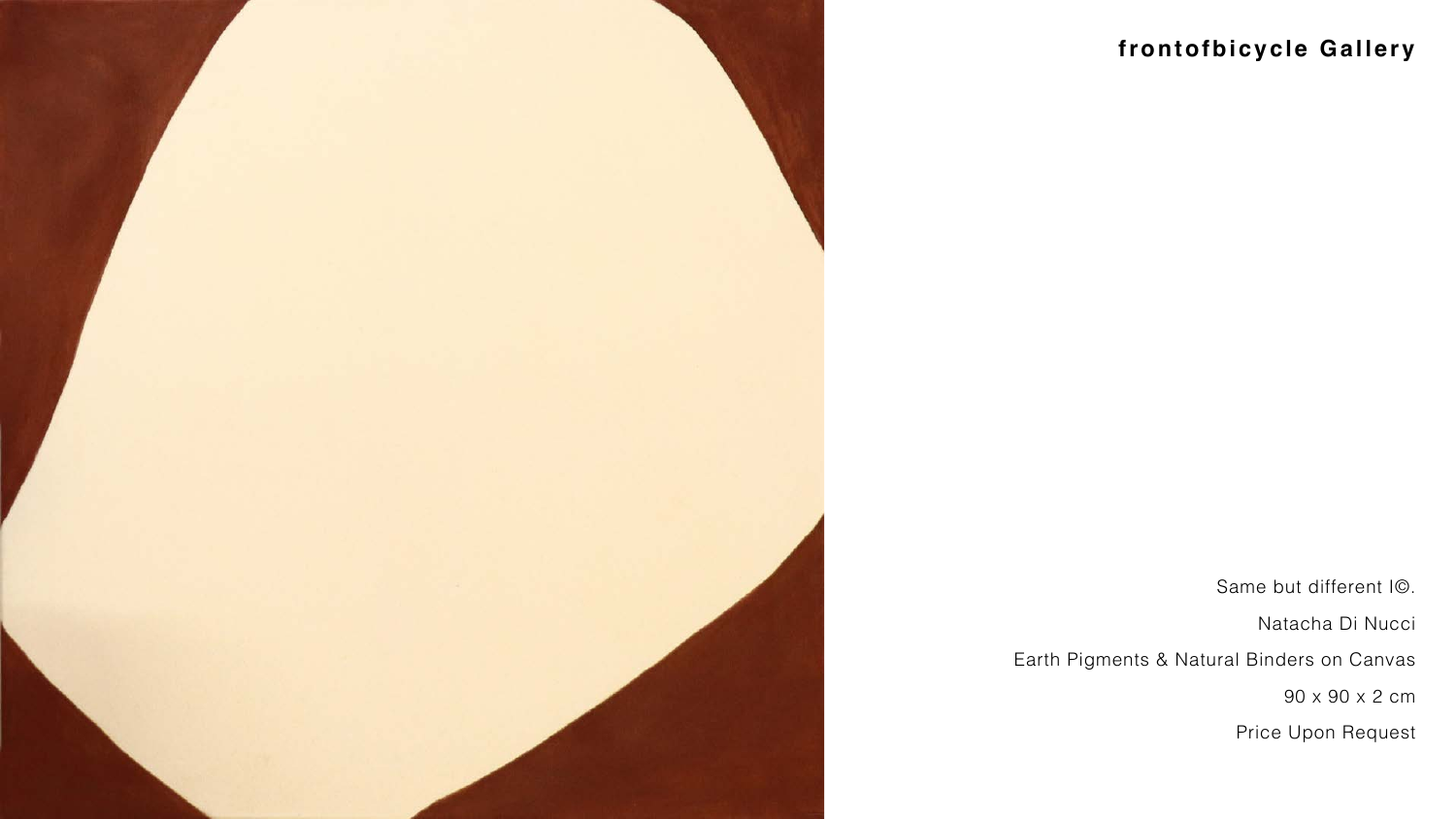

# **frontofbicycle Gallery**

Same but different II©.

Natacha Di Nucci

Ink on Canvas



Price Upon Request